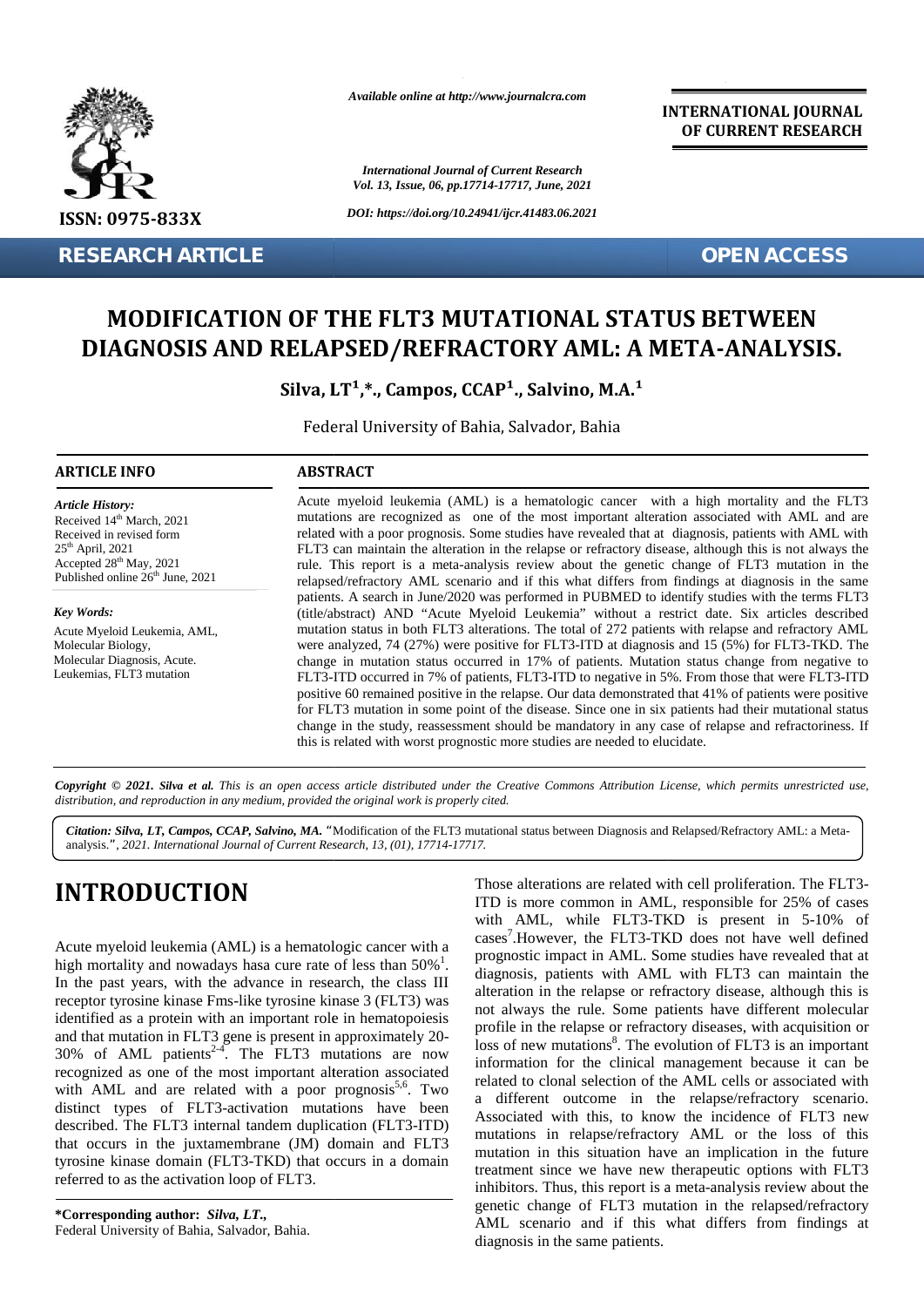#### **MATERIALS AND METHODS**

**Search Strategy:** A search in June/2020 was performed in PUBMED to identify studies with the terms FLT3(title/abstract) AND "Acute Myeloid Leukemia" without a restrict date. Then, the papers were select based in title and abstract. Inclusion criteria were articles with acute myeloid leukemia in adult, language in English, Spanish or Portuguese. Exclusion criteria were studies in children and acute promyelocytic anemia. One author searched for the articles (LT). The selection of articles was done by reading the title and abstract. Then, the bibliography of each article was reviewed to search for articles that may be missed during the process.

**Data Abstraction:** Data were collected from retrospective or prospective studies which patients with relapse and refractory AML had the information about FLT3-ITD or FLT-TKD in the diagnosis and follow-up, looking for changes in mutation status. The patient mutation status was considered change if samples from the same patient were analyzed at diagnosis and relapse or refractoriness. The flow diagram of study inclusion is represented in Figure 1. Data elements abstracted included study design, population, FLT3 mutation status and type of detection method abstracted included study design, population, FLT3 mutation status and type of detection method.



**Figure 1 Flowchart of article selection for systematic review.**

## **RESULTS**

Was found 1201 papers in the initial research which was reduced to 513 articles by reading the title and abstract. From those articles 12 were eligible for full text reading. Through the bibliographic review of these articles we found 5 more articles eligible for full text reading. From eligible papers, five were excluded due to lack of data about study population and FLT3 status information, one study was excluded due a different study population selection. All the studies used PCR as the method of choice to evaluate FLT3 mutational status. Six studies evaluate FLT3 ITD and TKD, four evaluate only FLT3-ITD mutation and one only FLT3-TKD mutationas described in Table 1.

We separated the data to analyze one group for the articles that FLT3-ITD and FLT3-TKD information were available in the same population, and another two subgroups to analyze only FLT3-ITD or FLT3-TKD information status. Six articles described mutation status in both FLT3 alterations. The total of 272 patients with relapse and refractory AML were analyzed in these studies, with 74 (27%) were positive for FLT3-ITD at diagnosis and 15 (5%) for FLT3-TKD. In the first relapse or refractoriness, 81 (29%) were FLT3-ITD positive and 11 (4%) FLT3-TKD positive. The change in mutation status occurred in 47 (17%) of patients, 3 patients of these change from FLT3- TKD to FLT3-ITD mutation. There were 3 works that had patients with acute promyelocytic leukemia, a total of 10 patients. In one work (Cloos et al) 42 children were included in the study, representing 15% of the total population.



**Figure 2. FLT3 status in diagnosis and R/R AML**



**Figure 3. FLT3-ITD status in diagnosis and R/R AML**

Mutation status change from negative to FLT3-ITD occurred in 20 (7%) patients, FLT3-ITD to negative in 14 (5%). From those that were FLT3-ITD positive 60 (22%) remained positive in the relapse. In patients with FLT3-TKD, change in mutation status to positive to negative occurred in 6 (2%) of the patients, 4 (1%) were negative and gained the mutation, 6 (2%) maintained positive in diagnosis and relapse. 159 (58%) were negative in all the disease course. The changes in FLT3 status are shown in Figure 2.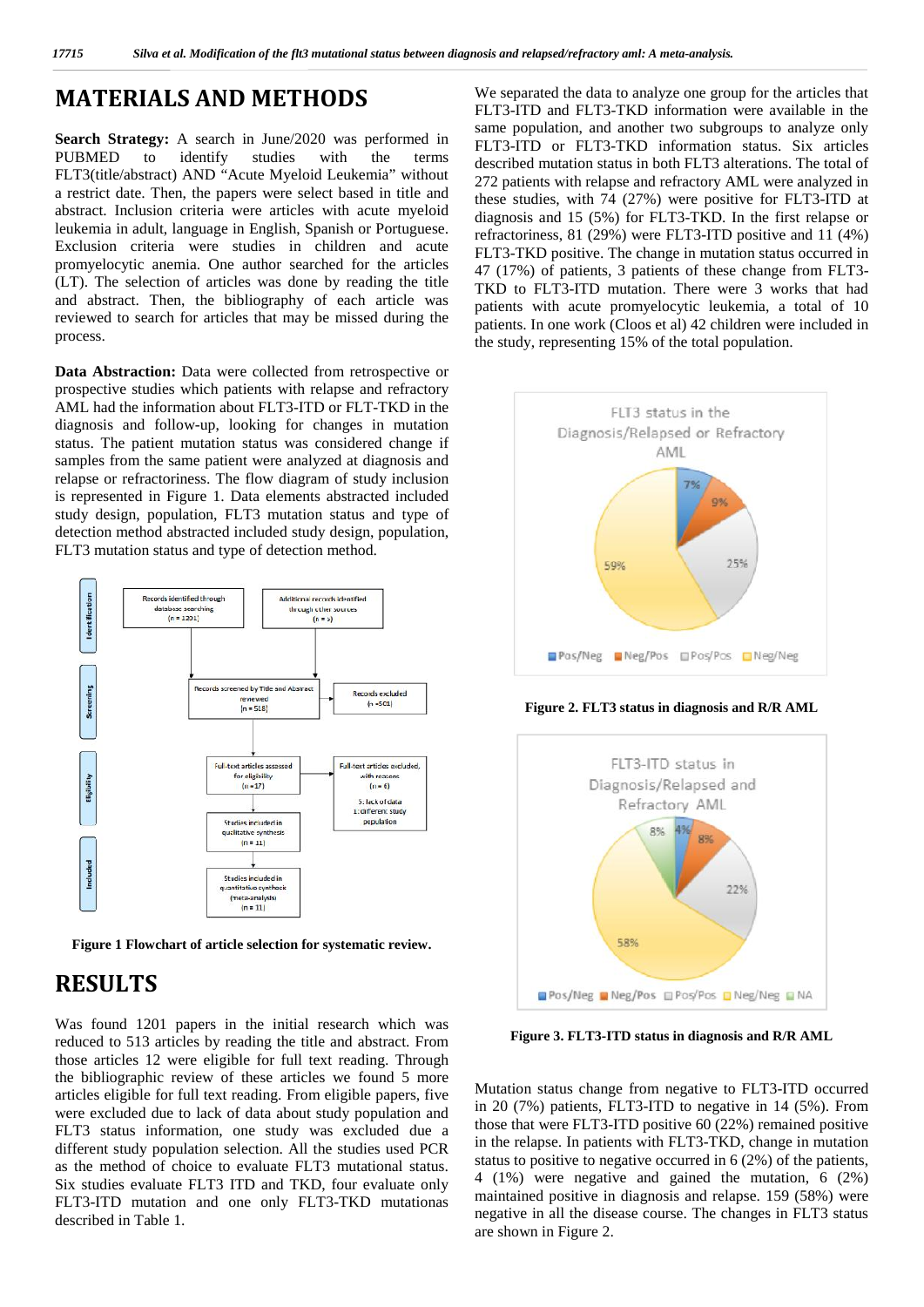| Articles                             | <b>Publication Year</b> | <b>Patients Number</b> | Detection Method | <b>Mutation Evaluated</b> |
|--------------------------------------|-------------------------|------------------------|------------------|---------------------------|
| Kottaridis P et $al^9$               | 2002                    | 44                     | <b>PCR</b>       | FLT3-ITD and FLT3-TKD     |
| Tiesmeier J. et $al^{10}$            | 2004                    | 31                     | <b>PCR</b>       | FLT3-ITD and FLT3-TKD     |
| Suzuki T et $al11$                   | 2005                    | 39                     | <b>PCR</b>       | FLT3-ITD and FLT3-TKD     |
| Cloos J et $al^{12}$                 | 2006                    | 80                     | <b>PCR</b>       | FLT3-ITD and FLT3-TKD     |
| Palmisano M. et $al^{13}$            | 2007                    | 28                     | <b>PCR</b>       | FLT3-ITD and FLT3-TKD     |
| McCormick SR et $al14$               | 2010                    | 50                     | <b>PCR</b>       | FLT3-ITD and FLT3-TKD     |
| Nakano Y. <i>et al</i> <sup>15</sup> | 1999                    | 28                     | <b>PCR</b>       | FLT3-ITD                  |
| Shih L. et $al^8$                    | 2002                    | 108                    | <b>PCR</b>       | FLT3-ITD                  |
| Schnittger S. et $al^{16}$           | 2004                    | 97                     | <b>PCR</b>       | FLT3-ITD                  |
| Nazha A. et $al^{17}$                | 2012                    | 102                    | <b>PCR</b>       | FLT3-ITD                  |
| Shih L. et $al^{18}$                 | 2004                    | 120                    | <b>PCR</b>       | FLT3-TKD                  |

**Table 1. Articles selected for the analysis.**

**Table 2. Studies that analyzed FTL3-ITD and FLT3-TKD and their mutational characteristics**

|                                   |      |     |              |              | FLT3-      | FLT3-      | FLT3-      | FLT3      | FLT3      | FLT3-              | FLT3-        | FLT3-          | FLT3             |
|-----------------------------------|------|-----|--------------|--------------|------------|------------|------------|-----------|-----------|--------------------|--------------|----------------|------------------|
|                                   |      |     | FLT3-ITD     | FLT3-TKD     | $ITD+/FLT$ | $ITD+/FLT$ | $ITD+/FLT$ | neg/FLT3- | neg/FLT3  | TKD+/FL            | TKD+/FL      | TKD+/FL        | neg/FLT3         |
| Articles                          | Year | N   | at Diagnosis | at Diagnosis | 3neg       | $3$ -ITD+  | $3-TKD+$   | $ITD+$    | neg       | T <sub>3</sub> neg | $T3-TKD+$    | $T3-TID+$      | $-TKD+$          |
| Kottaridis                        |      |     |              |              |            |            |            |           |           |                    |              |                |                  |
| P, et $al^9$                      | 2002 | 44  | 18           |              |            | 13         | $\theta$   | 2         | 20        | $\overline{0}$     | 2            | $\theta$       |                  |
| Tiesmeier J,                      |      |     |              |              |            |            |            |           |           |                    |              |                |                  |
| $et$ $al10$                       | 2004 | 31  |              |              |            | 6          | v          |           | 22        |                    | $\mathbf{0}$ | $\theta$       | $\boldsymbol{0}$ |
| Suzuki T, et                      |      |     |              |              |            |            |            |           |           |                    |              |                |                  |
| al <sup>11</sup>                  | 2005 | 39  | 11           | $\theta$     |            | 10         | 0          | 4         | 24        | $\overline{0}$     | 0            | $\theta$       | $\boldsymbol{0}$ |
| Cloos<br>et                       |      |     |              |              |            |            |            |           |           |                    |              |                |                  |
| al <sup>12</sup>                  | 2006 | 80  | 21           |              | 4          | 17         | v          |           | 53        |                    | 0            | $\theta$       | $\mathbf{0}$     |
| Palmisano                         |      |     |              |              |            |            |            |           |           |                    |              |                |                  |
| $M_{\cdot}$ , et al <sup>13</sup> | 2007 | 28  | 6            | <sub>0</sub> |            |            |            |           | 12        |                    |              |                |                  |
| McCormick                         |      |     |              |              |            |            |            |           |           |                    |              |                |                  |
| SR, et $al^{14}$                  | 2010 | 50  |              |              |            | 10         |            |           | 30        |                    |              | $\overline{2}$ | $\Omega$         |
| Total $(\%)$                      |      | 272 | 74 (27%)     | 15(5%)       | 14 (5%)    | 60(22%)    | $0(0\%)$   | 20(7%)    | 159 (58%) | 6(2%)              | 6(2%)        | 3(1%)          | 4(1%)            |

The details about the mutational status in that population is described in Table 2. We extracted information about FLT3- ITD mutation from those articles and join with other works that analyzed only FLT-ITD mutation. A total of 607 patients were studied at diagnosis and relapsed, 30% were FLT3-ITD positive in relapse as demonstrated in Figure 3. Samples from 49 patients were not possible to be evaluated. Change in mutational status occurred in 12%. Patients with TKD positivity were considered as FLT3-ITD negative in this analysis. When we evaluate only TKD mutation considering FLT3-ITD as negative (Figure 4), 392 patients had their mutational status available. 89% were negative in diagnosis and relapsed. 31 (8%) patients had their status changed when only TKD mutation is considered.

### **DISCUSSION**

Here we described FLT3 mutations status in paired samples from diagnosis to relapsed/refractory AML. Our data demonstrate that 41% of patients were positive for FLT3 mutation in some point of the disease in the study population. One in six patients had their mutational status altered. The change in mutational profile can be explained by the selection of subclones in AML.

Some patients could have small clones with mutation cells that were below the limit of the detection by assay and proliferated after the treatment. Other hypothesis is that a *de novo* mutation was acquired during the disease course, suggested by alterations in cytogenetic and cytomorphology. Some studies indicate that the gain of FTL3 mutations at relapse AML confer a poor prognosis as shown by Warren M, et  $al^{19}$ , with results comparable with patients with FLT3 Positive/Positive after first relapse.

From the population in the study, 7% were FLT3 positive/negative which could represent the loss of the mutation post chemotherapy and a selection of a new clone originating the relapse disease. The loss of FLT3 mutation seems to be related with better prognosis then FLT3 positivity at the relapse.<sup>19</sup> The method for FLT3 mutation detection in all studies was Polymerase Chain Reaction (PCR) using DNA or RNA.

This method is the most used within clinical practice. More sensitive tests could detect small clones that are below the limit detection of current method.<sup>20,21</sup> FLT3-ITD is more common than FLT-TKD both in diagnosis and in relapse. When only FLT3-ITD is considered the percentage of positive/negative and negative/positive is similar. But 8% of those patients did not have pared samples to evaluate mutational status. FLT3- TKD differs from other groups. Only 11% had positivity for FLT3-TKD in some point of the disease, while FLT3-ITD was present in 34%. The information about FLT3 mutation is particularly important because not only seems to be a prognostic value in patients with relapse/refractory disease but also because the patient can benefit from a novel therapeutic treatment with FLT3 inhibitors. New FLT3 inhibitors have emerged with encouraging results.<sup>22,23</sup> So, every patient should have an evaluation of molecular mutation in the search for acquisition or loss in relapse. A weakness of the study was the participation of only one investigator in the research of titles and abstracts which may have led to missing of some relevant article. Some articles were excluded duo lack of information that was necessary for our study. In one article the pediatric population was included which represented 15% of the population. AML in pediatric patients has some particularities and was not the focus of the study. Since one in six patients had their mutational status change in the study, reassessment should be mandatory in any case of relapse and refractoriness.